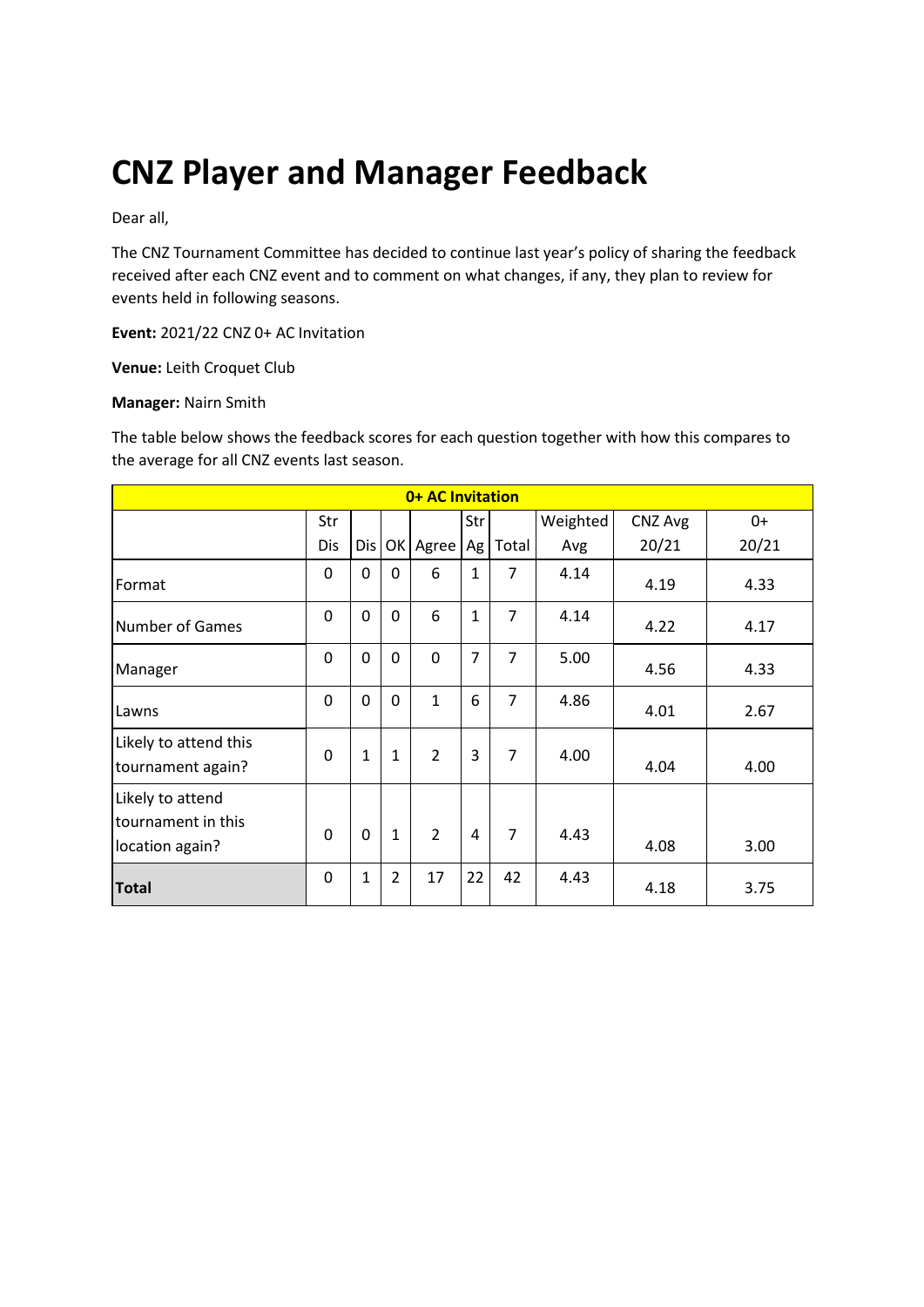# **Response to feedback**

# **Format - the following feedback was received**

- Exceptional circumstances this year but round robin was fine.
- Got to play all competitors
- Even though players were of different grades great to be able to play everybody

#### **CNZ TC Response**

N/A

# **Number of games per day - the following feedback was received**

- The number of games was fine given the field size. Three-hour timed games would have been preferable, especially since we had the luxury of no double banking! Two days of the three only had two games and with the southern region's famed twilight we could've managed three 3-hour games.
- 7 2.5h games is reasonable
- 3 games each day would be better if there were enough players.travelling that distance ,cost of motels etc,the more games the better

### **CNZ TC Response**

TC will review the tournament conditions for these events over the off-season.

# **Lawns – the following feedback was received**

- They had wonderfully varying personalities :-) But good pace on all lawns. I loved the challenges.
- Greenkeeper went to great lengths to provide very good surfaces
- Lawns excellent

### **CNZ TC Response**

Leith CC provided CNZ extremely detailed updates on the lawn preparation and progress in the leadup to the tournament. Many thanks for the effort that was put in to keep CNZ informed on this, and for providing fantastic lawns.

# **Manager - the following feedback was received.**

- Very smooth operation and the unseen work in advance also! A great crew of helpers and one umpire per game is new to me.
- Very well run tournament
- manager done an excellent job